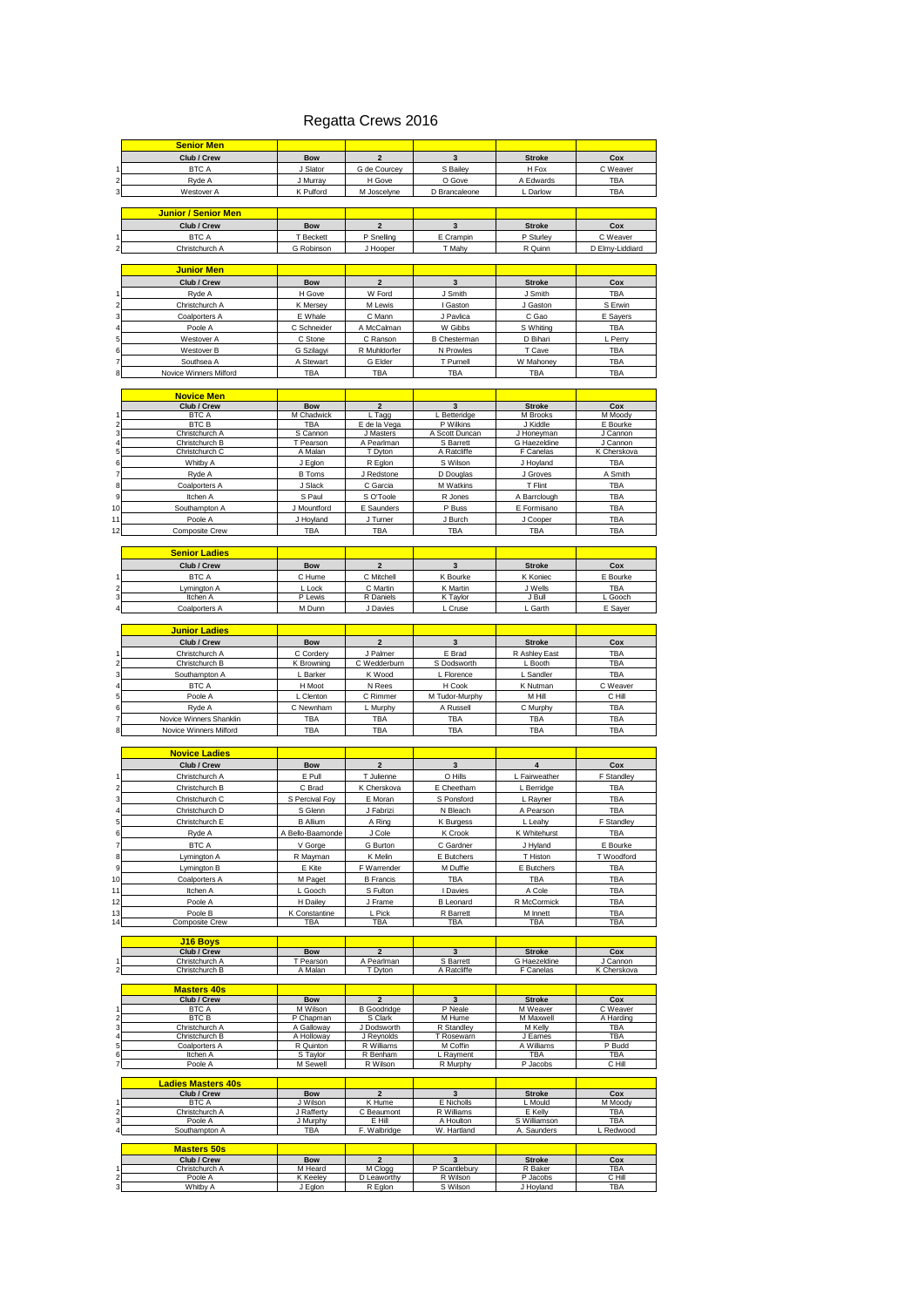# Regatta Race Order 2016

| Race                               | <b>Time</b>    | <b>Round</b>    | <b>Event</b>                             | <b>Crew 1</b>                    | Crew <sub>2</sub>                    | <b>Next Race</b> |
|------------------------------------|----------------|-----------------|------------------------------------------|----------------------------------|--------------------------------------|------------------|
| 1                                  | 10:00          | 1               | Novice Ladies                            | Christchurch A                   | Poole B                              | 15               |
| $\overline{2}$                     | 10:07          | 1               | <b>Novice Ladies</b>                     | Christchurch E                   | Lymington B                          | 16               |
| 3                                  | 10:14          | $\mathbf{1}$    | Novice Ladies                            | Coalporters A                    | Christchurch C                       | 16               |
| 4                                  | 10:21          | $\mathbf{1}$    | Novice Ladies                            | Poole A                          | Christchurch B                       | 17               |
| 5                                  | 10:28          | 1               | Novice Ladies                            | Itchen A                         | Christchurch D                       | 18               |
| 6                                  | 10:35          | 1               | Novice Ladies                            | <b>BTC A</b>                     | <b>Composite Crew</b>                | 18               |
| $\overline{7}$                     | 10:42          | $\mathbf{1}$    | Novice Men                               | <b>BTCB</b>                      | Christchurch B                       | 23               |
| 8                                  | 10:49          | 1               | Novice Men                               | <b>Composite Crew</b>            | Christchurch C                       | 24               |
| 9                                  | 10:56          | $\mathbf{1}$    | Novice Men                               | <b>BTC A</b>                     | Poole A                              | 25               |
| 10                                 | 11:03          | $\overline{1}$  | Novice Men                               | Itchen A                         | Southampton A                        | 26               |
| 11                                 | 11:10          | QF              | Junior Ladies                            | Christchurch A                   | Poole A                              | 32               |
| 12                                 | 11:17          | QF              | <b>Junior Ladies</b>                     | <b>BTC A</b>                     | Novice Winners Milford               | 32               |
| 13                                 | 11:24          | QF              | <b>Junior Ladies</b>                     | Christchurch B                   | Novice Winners Shanklin              | 33               |
| 14                                 | 11:31          | QF              | Junior Ladies                            | Ryde A                           | Southampton A                        | 33               |
| 15                                 | 11:38          | QF              | Novice Ladies                            | Winner Race 1                    | Ryde A                               | 30               |
| 16                                 | 11:45          | QF              | Novice Ladies                            | Winner Race 2                    | Winner Race 3                        | 30               |
| 17                                 | 11:52          | QF              | Novice Ladies                            | Winner Race 4                    | Lymington A                          | 31               |
| 18                                 | 11:59          | QF              | Novice Ladies                            | Winner Race 5                    | Winner Race 6                        | 31               |
| 19                                 | 12:06          | QF              | Junior Men                               | Southsea A                       | Christchurch A                       | 39               |
| 20                                 | 12:13          | QF              | Junior Men                               | Coalporters A                    | Westover A                           | 39               |
| $\overline{21}$<br>$\overline{22}$ | 12:20<br>12:27 | QF<br>QF        | Junior Men<br>Junior Men                 | Ryde A<br>Poole A                | Novice Winners Milford<br>Westover B | 40<br>40         |
| 23                                 | 12:34          | QF              | Novice Men                               | Winner Race 7                    | <b>Whitby A</b>                      | 37               |
| 24                                 | 12:41          | QF              | Novice Men                               | Winner Race 8                    | Coalporters A                        | 37               |
| 25                                 | 12:48          | QF              | Novice Men                               | Winner Race 9                    | Christchurch A                       | 38               |
| 26                                 | 12:55          | QF              | Novice Men                               | Winner Race 10                   | Ryde A                               | 38               |
| 27                                 | 13:02          | QF              | Masters Men 40s                          | Christchurch A                   | Coalporters A                        | 41               |
| 28                                 | 13:09          | QF              | Masters Men 40s                          | <b>BTC B</b>                     | Itchen A                             | 41               |
| 29                                 | 13:16          | QF              | Masters Men 40s                          | Christchurch B                   | <b>BTC A</b>                         | 42               |
| 30                                 | 13:23          | <b>SF</b>       | Novice Ladies                            | Winner Race 15                   | Winner Race 16                       | 46               |
| 31                                 | 13:30          | <b>SF</b>       | Novice Ladies                            | Winner Race 17                   | Winner Race 18                       | 46               |
| 32                                 | 13:37          | <b>SF</b>       | Junior Ladies                            | Winner Race 11                   | Winner Race 12                       | 48               |
| 33                                 | 13:44          | <b>SF</b>       | Junior Ladies                            | Winner Race 13                   | Winner Race 14                       | 48               |
| 34                                 | 13:51          | <b>SF</b>       | <b>Masters Ladies</b>                    | Christchurch A                   | <b>BTC A</b>                         | 51               |
| 35                                 | 13:58          | <b>SF</b>       | <b>Masters Ladies</b>                    | Southampton A                    | Poole A                              | 51               |
| 36                                 | 14:05          | SF              | Masters Men 50s                          | Christchurch A                   | Whitby A                             | 54               |
| 37                                 | 14:12          | SF              | Novice Men                               | Winner Race 23                   | Winner Race 24                       | 47               |
| 38                                 | 14:19          | S <sub>F</sub>  | Novice Men                               | Winner Race 25                   | Winner Race 26                       | 47<br>49         |
| 39<br>40                           | 14:26<br>14:33 | <b>SF</b><br>SF | Junior Men<br>Junior Men                 | Winner Race 19<br>Winner Race 21 | Winner Race 20<br>Winner Race 22     | 49               |
| 41                                 | 14:40          | SF              | Masters Men 40s                          | Winner Race 27                   | Winner Race 28                       | 50               |
| 42                                 | 14:47          | <b>SF</b>       | Masters Men 40s                          | Winner Race 29                   | Poole A                              | 50               |
| 43                                 | 14:54          | SF              | Senior Ladies                            | <b>BTC A</b>                     | Lymington A                          | 55               |
| 44                                 | 15:01          | S <sub>F</sub>  | Senior Ladies                            | Coalporters A                    | Itchen A                             | 55               |
| 45                                 | 15:08          | S <sub>F</sub>  | Senior Men                               | Westover A                       | <b>BTC A</b>                         | 56               |
|                                    |                |                 |                                          |                                  |                                      |                  |
| 46                                 | 15:15          | F               | Novice Ladies                            | Winner Race 30                   | Winner Race 31                       |                  |
| 47                                 | 15:22          | F               | Novice Men                               | Winner Race 37                   | Winner Race 38                       |                  |
| 48                                 | 15:29          | F               | Junior Ladies                            | Winner Race 32                   | Winner Race 33                       |                  |
| 49<br>50                           | 15:36<br>15:43 | F<br>F          | Junior Men                               | Winner Race 39<br>Winner Race 41 | Winner Race 40<br>Winner Race 42     |                  |
| 51                                 | 15:50          | F               | Masters Men 40s<br><b>Masters Ladies</b> | Winner Race 34                   | Winner Race 35                       |                  |
| 52                                 | 15:57          | F               | Junior Senior Men                        | Christchurch A                   | <b>BTC A</b>                         |                  |
| 53                                 | 16:04          | F               | J16 Boys                                 | Christchurch A                   | Christchurch B                       |                  |
| 54                                 | 16:11          | F               | Masters Men 50s                          | Winner Race 36                   | Poole A                              |                  |
| 55                                 | 16:18          | F               | Senior Ladies                            | Winner Race 43                   | Winner Race 44                       |                  |
| 56                                 | 16:25          | F               | Senior Men                               | Winner Race 45                   | Ryde A                               |                  |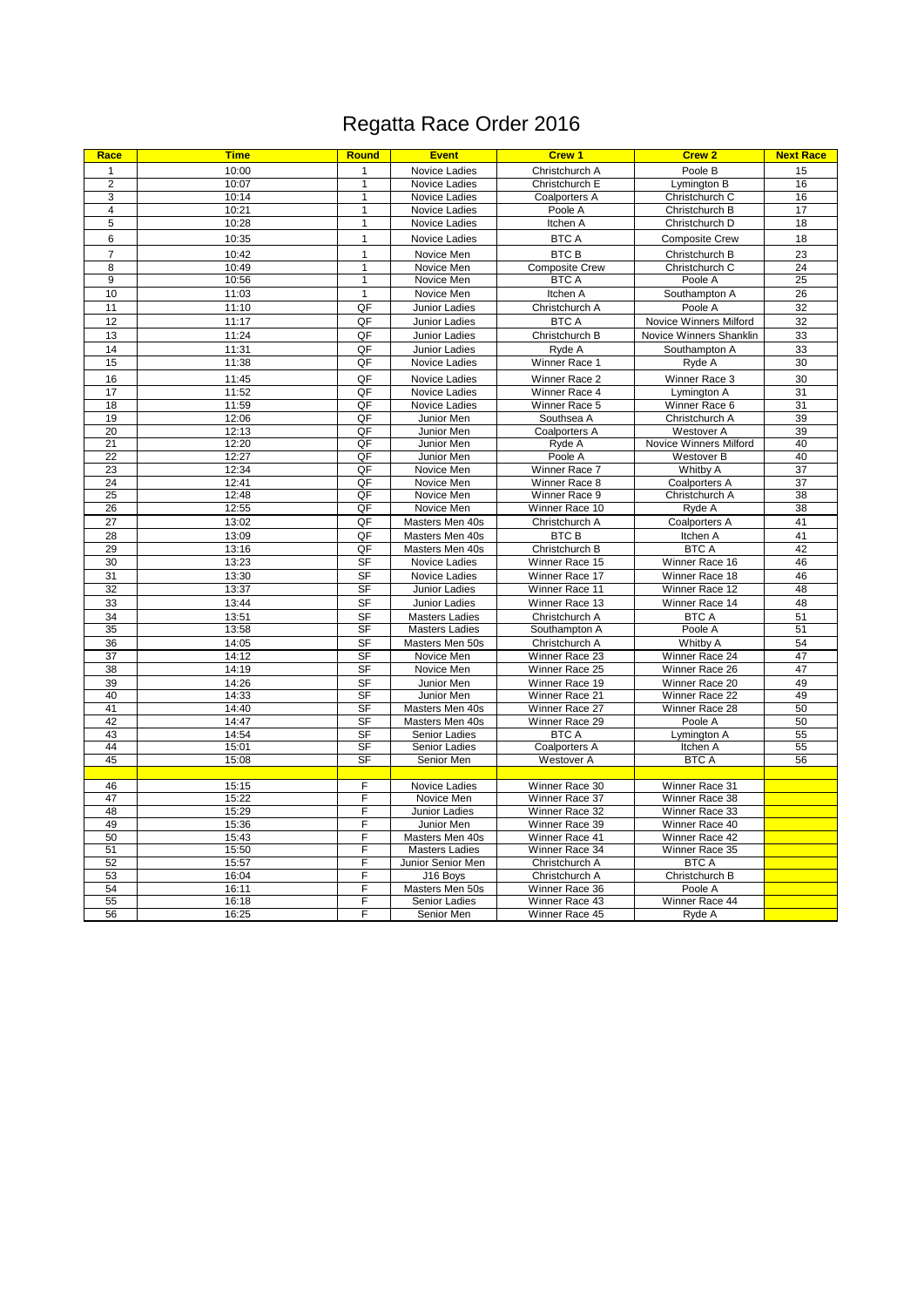### **Senior Men**

|      | <b>Semi Final</b>      |      | <b>Final</b>   | <b>Winner</b> |
|------|------------------------|------|----------------|---------------|
|      | Westover A             |      |                |               |
| Race | versus                 |      | Winner Race 45 |               |
| 45   | $\operatorname{BTC}$ A | Race |                |               |
|      |                        | 56   | versus         |               |
|      |                        |      | Ryde A         |               |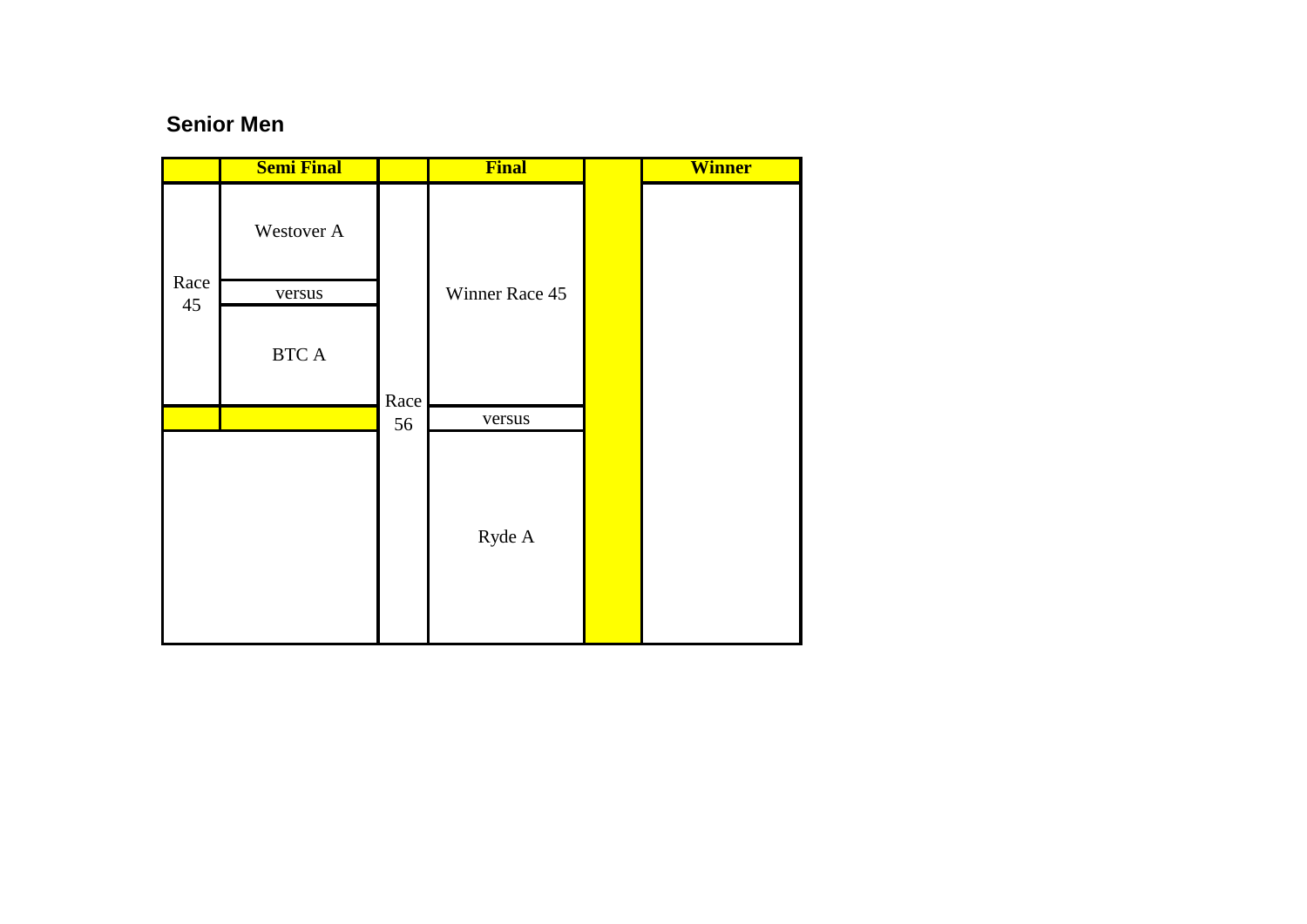## **Junior Senior Men**

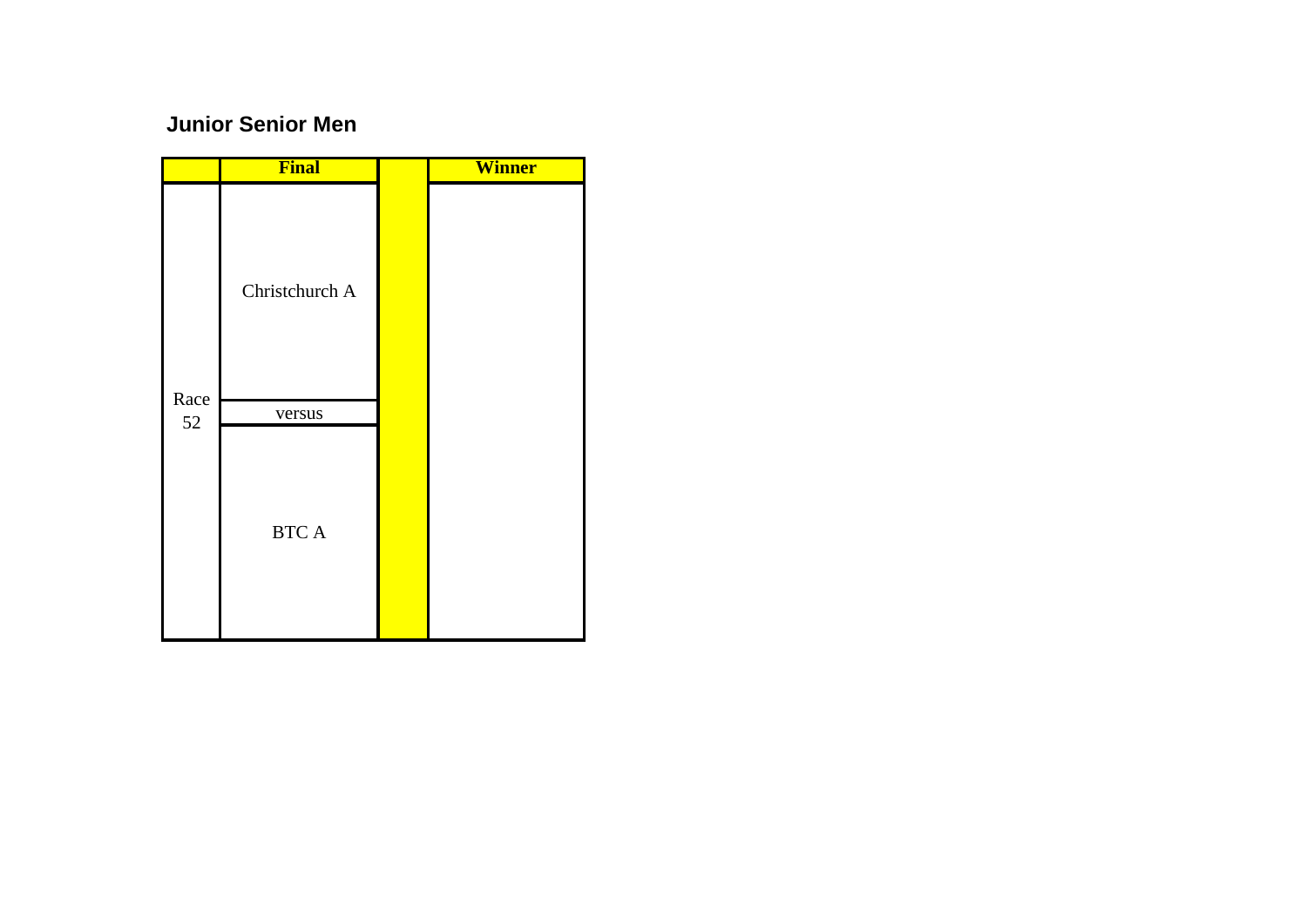#### **Junior Men**

|            | <b>Quarter Final</b> |      | <b>Semi Final</b> |      | <b>Final</b>   | <b>Winner</b> |
|------------|----------------------|------|-------------------|------|----------------|---------------|
| Race       | Southsea A           |      | Winner Race 19    |      |                |               |
| 19         | versus               |      |                   |      |                |               |
|            | Christchurch A       |      |                   |      |                |               |
|            |                      | Race | versus            |      | Winner Race 39 |               |
| Race       | Coalporters A        | 39   |                   |      |                |               |
|            | versus               |      | Winner Race 20    |      |                |               |
| 20         | Westover A           |      |                   |      |                |               |
|            |                      |      |                   |      |                |               |
|            |                      |      |                   | Race | versus         |               |
|            | Ryde A               |      |                   | 49   |                |               |
| Race       | versus               |      | Winner Race 21    |      |                |               |
| 21         | Novice Winners       |      |                   |      |                |               |
|            | Milford              | Race |                   |      |                |               |
|            |                      | 40   | versus            |      | Winner Race 40 |               |
|            | Poole A              |      |                   |      |                |               |
| Race<br>22 | versus               |      | Winner Race 22    |      |                |               |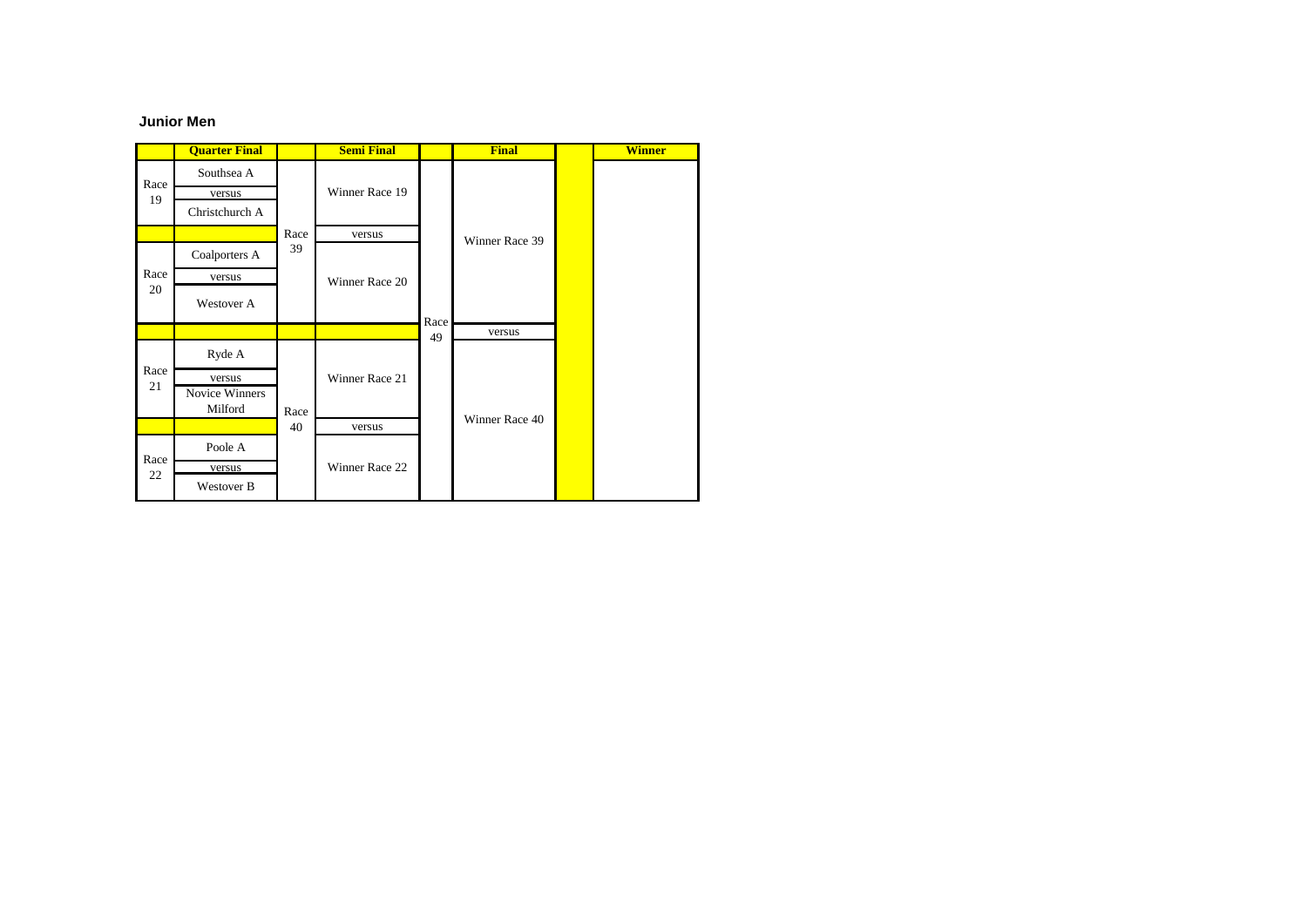### **Novice Men**

|            | <b>First Round</b>               |      | <b>Quarter Final</b> |                      | <b>Semi Final</b> |      | <b>Final</b>   |  | <b>Winner</b> |
|------------|----------------------------------|------|----------------------|----------------------|-------------------|------|----------------|--|---------------|
|            |                                  |      |                      |                      |                   |      |                |  |               |
| Race 7     | <b>BTC B</b><br>Christchurch B   | Race | Winner Race 7        |                      |                   |      |                |  |               |
|            |                                  |      | versus               |                      | Winner Race 23    |      |                |  |               |
|            |                                  | 23   | Whitby A             |                      |                   |      |                |  |               |
|            |                                  |      |                      | Race                 | versus            |      | Winner Race 37 |  |               |
| Race 8     | Composite Crew<br>Christchurch C | Race | Winner Race 8        | 37<br>Winner Race 24 |                   |      |                |  |               |
|            |                                  |      | versus               |                      |                   |      |                |  |               |
|            |                                  | 24   |                      |                      |                   |      |                |  |               |
|            |                                  |      | Coalporters A        |                      |                   |      |                |  |               |
|            |                                  |      |                      |                      |                   | Race | versus         |  |               |
| Race 9     | <b>BTCA</b><br>Poole A           | Race | Winner Race 9        |                      |                   | 47   |                |  |               |
|            |                                  | 25   | versus               |                      | Winner Race 25    |      |                |  |               |
|            |                                  |      | Christchurch A       |                      |                   |      |                |  |               |
|            |                                  |      |                      | Race                 | versus            |      | Winner Race 38 |  |               |
| Race<br>10 | Itchen A<br>Southampton A        |      | Winner Race 10       | 38                   |                   |      |                |  |               |
|            |                                  | Race | versus               |                      | Winner Race 26    |      |                |  |               |
|            |                                  | 26   |                      |                      |                   |      |                |  |               |
|            |                                  |      | Ryde A               |                      |                   |      |                |  |               |
|            |                                  |      |                      |                      |                   |      |                |  |               |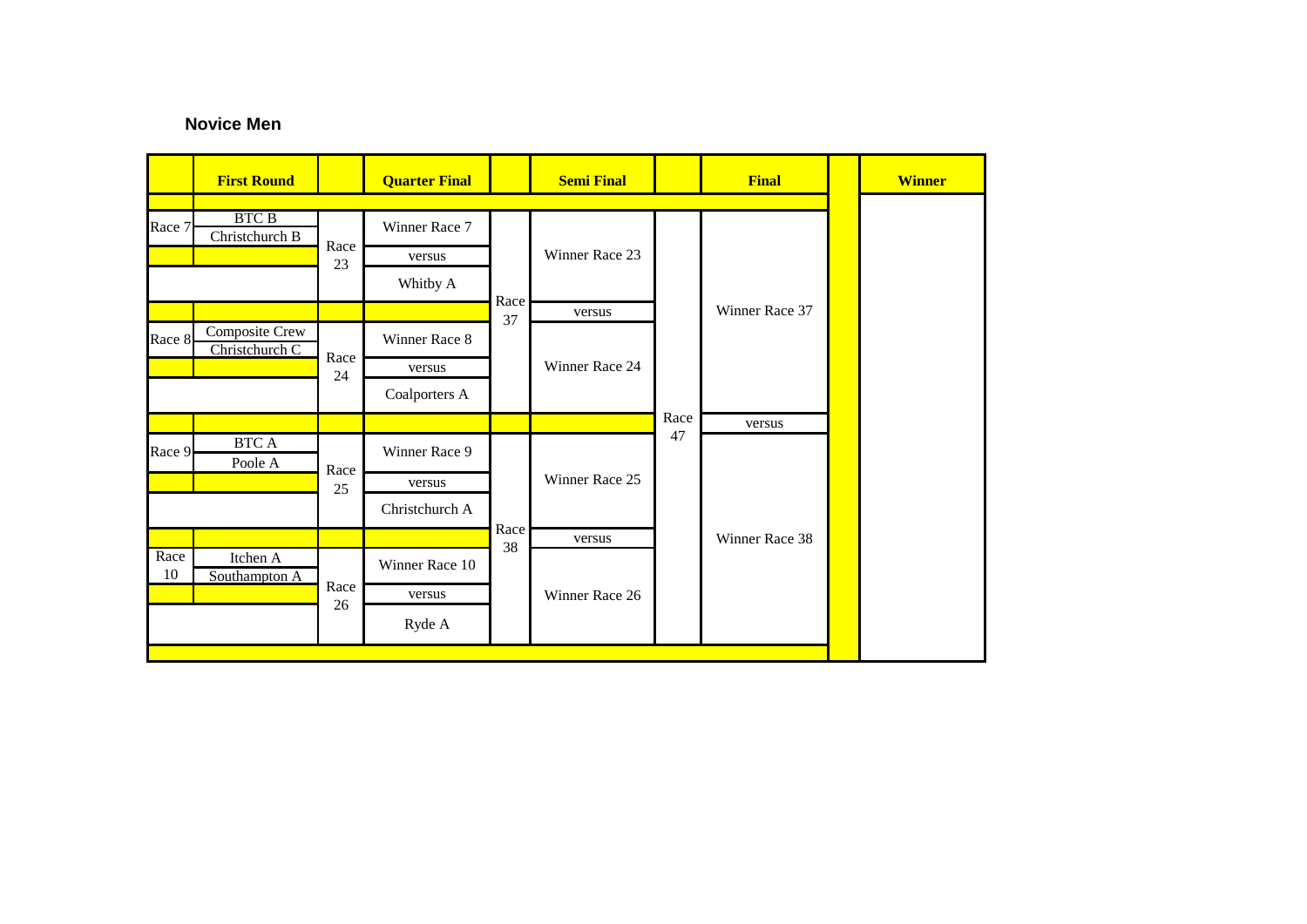#### **Senior Ladies**

|      | <b>Semi Final</b> |      | <b>Final</b>   | <b>Winner</b> |
|------|-------------------|------|----------------|---------------|
|      | <b>BTC A</b>      |      |                |               |
| Race | versus            |      | Winner Race 43 |               |
| 43   | Lymington A       | Race |                |               |
|      |                   | 55   | versus         |               |
| Race | Coalporters A     |      |                |               |
| 44   | versus            |      | Winner Race 44 |               |
|      | Itchen A          |      |                |               |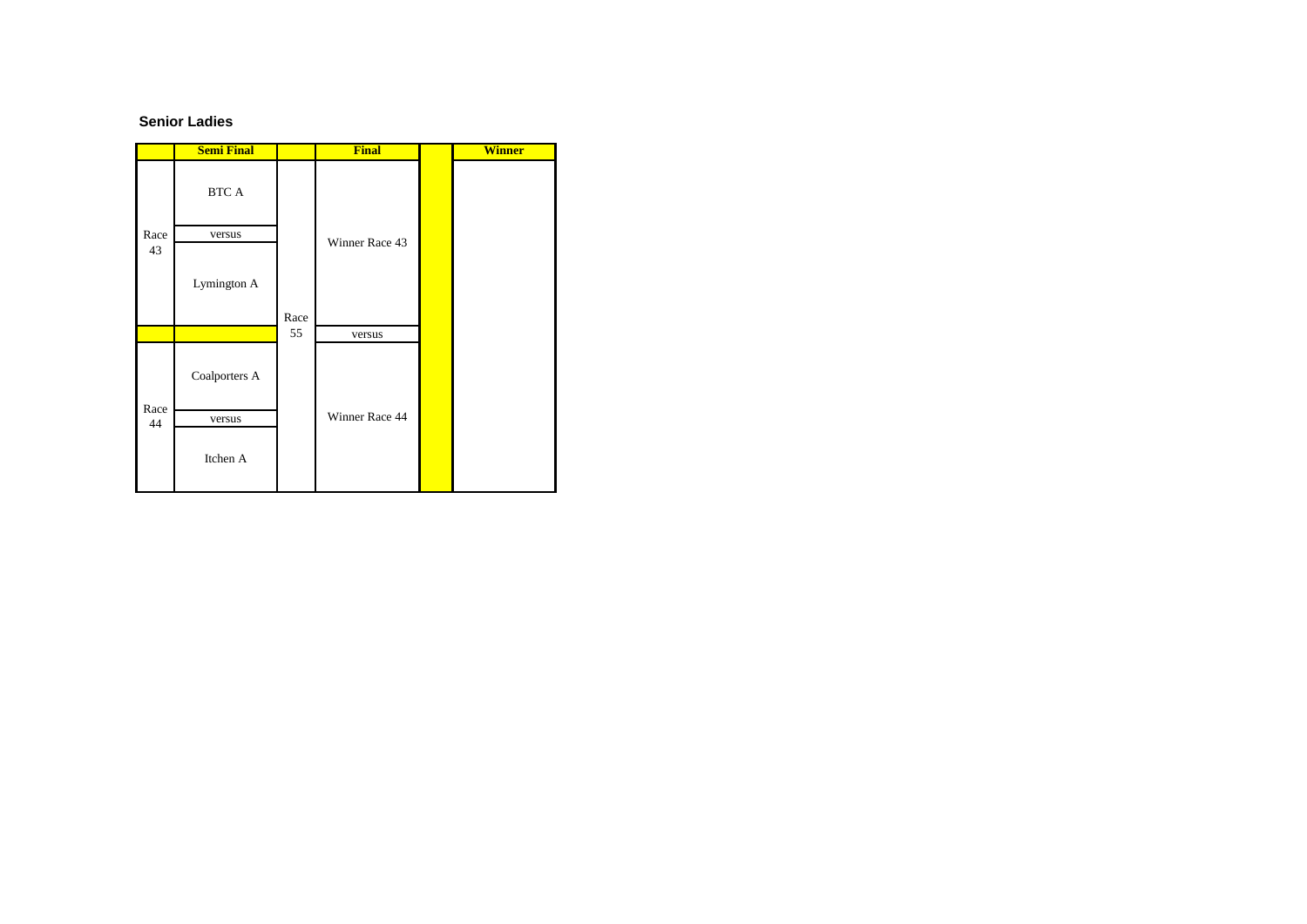#### **Junior Ladies**

|            | <b>Quarter Final</b>      |      | <b>Semi Final</b> |      | <b>Final</b>   | <b>Winner</b> |
|------------|---------------------------|------|-------------------|------|----------------|---------------|
|            | Christchurch A            |      |                   |      |                |               |
| Race<br>11 | versus                    |      | Winner Race 11    |      |                |               |
|            | Poole A                   |      |                   |      |                |               |
|            |                           | Race | versus            |      | Winner Race 32 |               |
|            | BTC A                     | 32   |                   |      |                |               |
| Race       | versus                    |      | Winner Race 12    | Race |                |               |
| 12         | Novice Winners<br>Milford |      |                   |      |                |               |
|            |                           |      |                   | 48   | versus         |               |
|            | Christchurch B            |      |                   |      |                |               |
| Race<br>13 | versus                    |      | Winner Race 13    |      |                |               |
|            | Novice Winners            |      |                   |      |                |               |
|            | Shanklin                  | Race |                   |      | Winner Race 33 |               |
|            |                           | 33   | versus            |      |                |               |
|            | Ryde A                    |      |                   |      |                |               |
|            |                           |      |                   |      |                |               |
| Race<br>14 | versus                    |      | Winner Race 14    |      |                |               |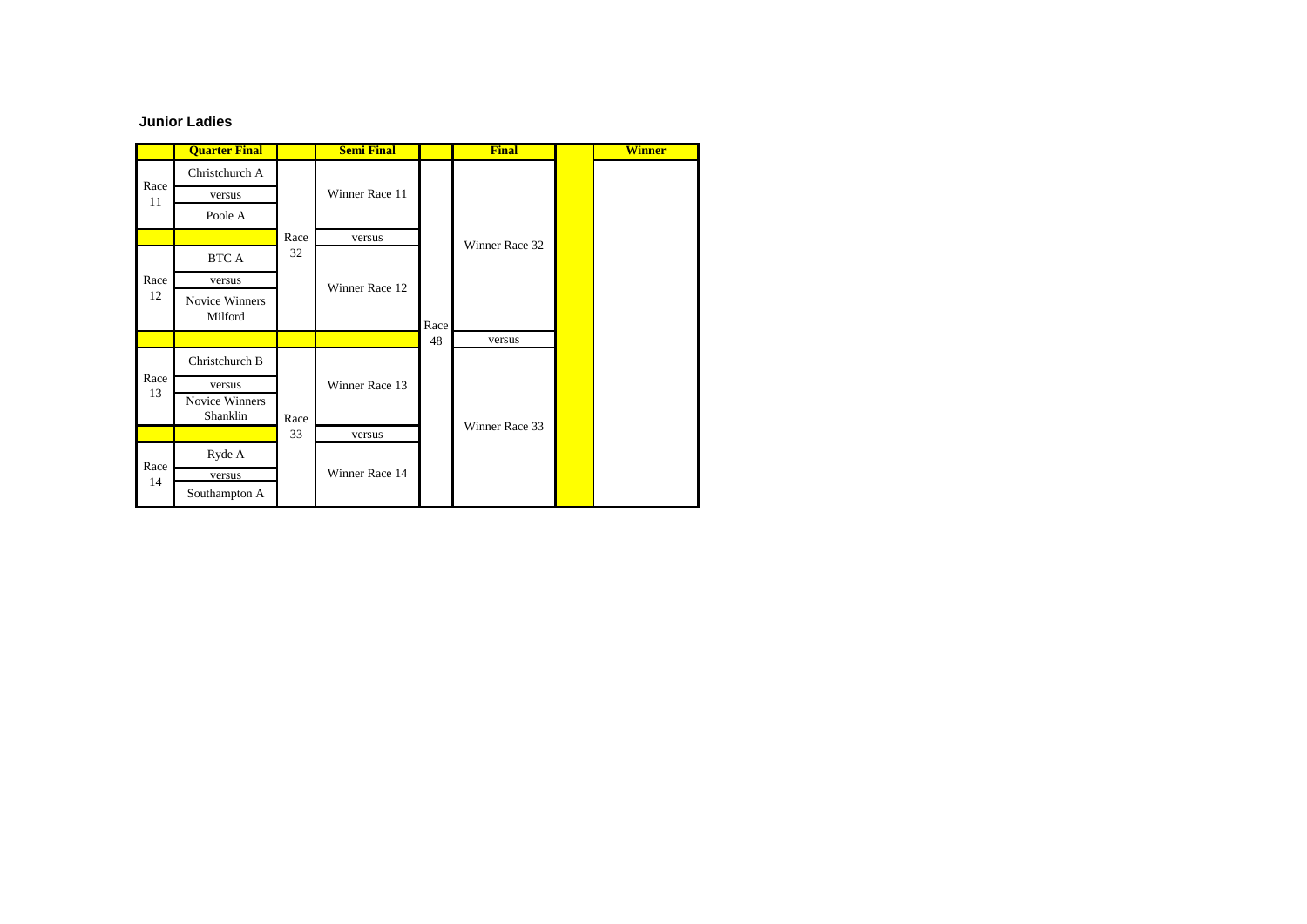### **Novice Ladies**

|        | <b>First Round</b>            |      | <b>Quarter Final</b> |      | <b>Semi Final</b> |      | <b>Final</b>   |  | <b>Winner</b> |
|--------|-------------------------------|------|----------------------|------|-------------------|------|----------------|--|---------------|
|        |                               |      |                      |      |                   |      |                |  |               |
| Race 1 | Christchurch A<br>Poole B     | Race | Winner Race 1        |      |                   |      |                |  |               |
|        |                               |      | versus               |      | Winner Race 15    |      |                |  |               |
|        |                               | 15   | Ryde A               |      |                   |      |                |  |               |
|        |                               |      |                      | Race | versus            |      | Winner Race 30 |  |               |
| Race 2 | Christchurch E<br>Lymington B |      | Winner Race 2        | 30   | Winner Race 16    |      |                |  |               |
|        |                               | Race | versus               |      |                   |      |                |  |               |
|        | Coalporters A                 | 16   |                      |      |                   |      |                |  |               |
| Race 3 | Christchurch C                |      | Winner Race 3        |      |                   |      |                |  |               |
|        |                               |      |                      |      |                   | Race | versus         |  |               |
| Race 4 | Poole A                       |      | Winner Race 4        |      |                   | 46   |                |  |               |
|        | Christchurch B                | Race |                      |      | Winner Race 17    |      |                |  |               |
|        |                               | 17   | versus               |      |                   |      |                |  |               |
|        |                               |      | Lymington A          |      |                   |      |                |  |               |
|        |                               |      |                      | Race | versus            |      | Winner Race 31 |  |               |
| Race 5 | Itchen A<br>Christchurch D    |      | Winner Race 5        |      | 31                |      |                |  |               |
|        |                               | Race | versus               |      | Winner Race 18    |      |                |  |               |
| Race 6 | <b>BTCA</b><br>Composite Crew | 18   | Winner Race 6        |      |                   |      |                |  |               |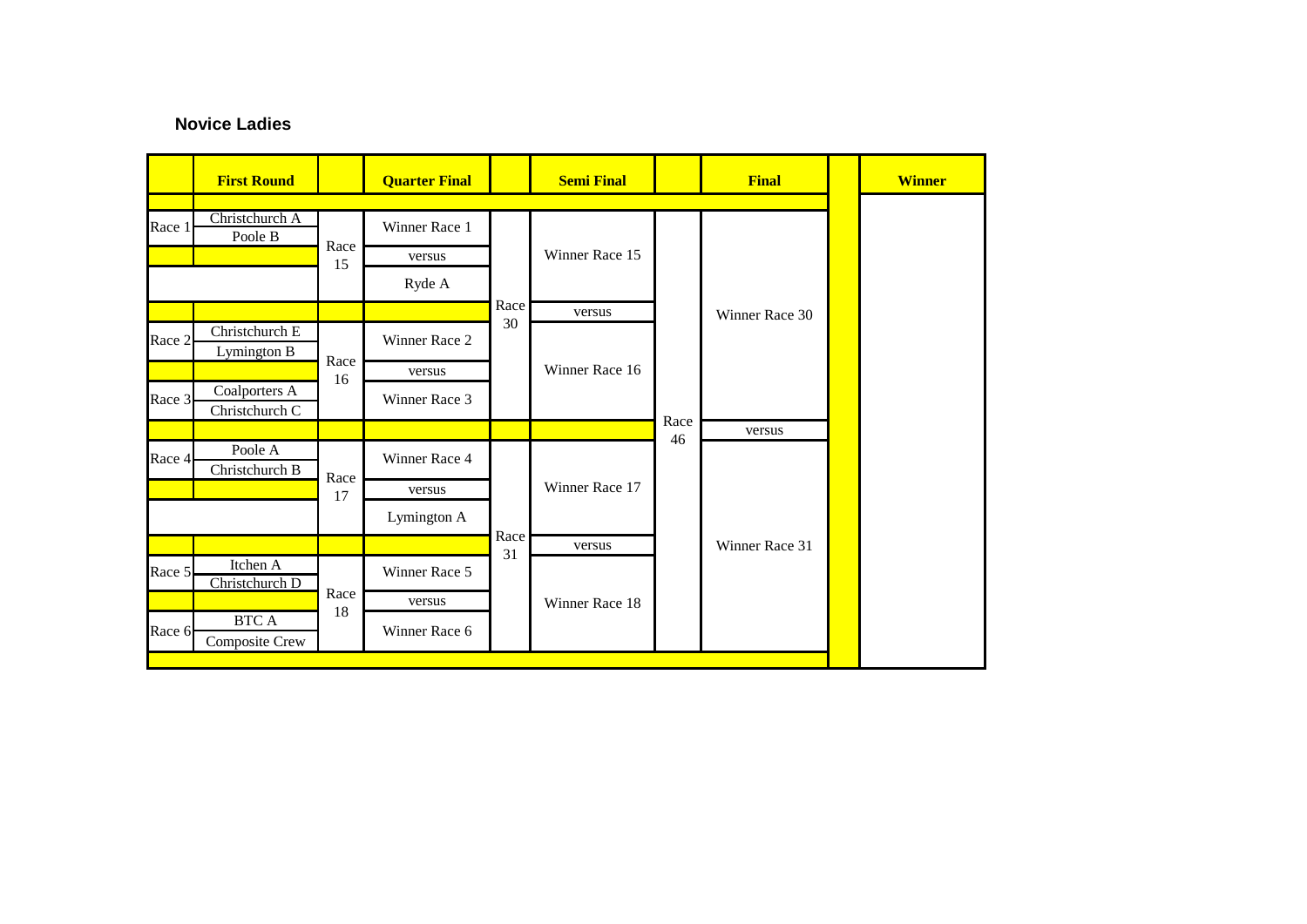### **Masters Ladies**

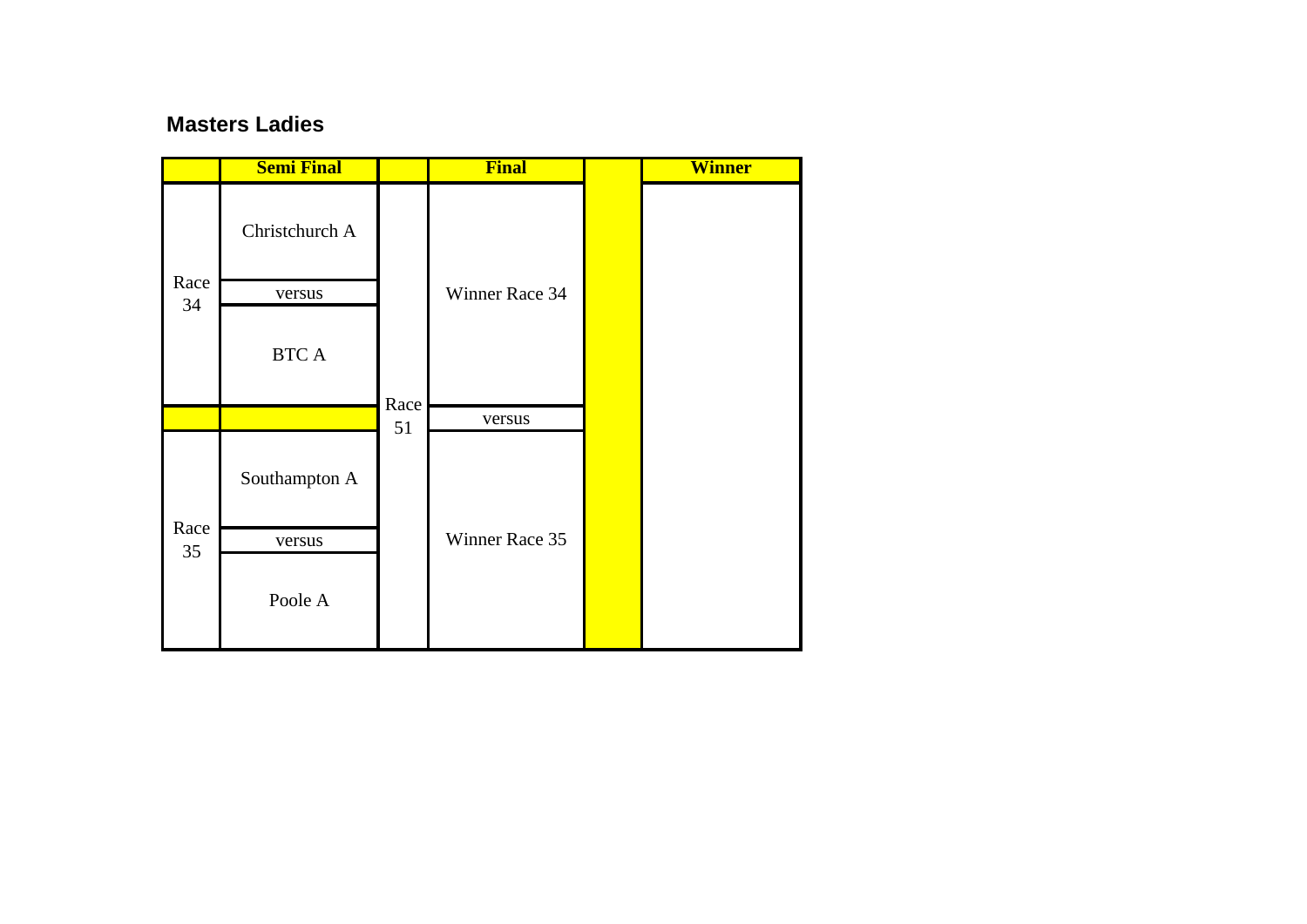#### **Masters Men 40s**

|            | <b>Quarter Final</b> |      | <b>Semi Final</b> |            | <b>Final</b>   | <b>Winner</b> |
|------------|----------------------|------|-------------------|------------|----------------|---------------|
| Race<br>27 | Christchurch A       |      |                   |            |                |               |
|            | versus               |      | Winner Race 27    |            |                |               |
|            | Coalporters A        |      |                   |            |                |               |
|            |                      | Race | versus            |            | Winner Race 41 |               |
| Race       | BTC B                | 41   |                   |            |                |               |
|            | versus               |      | Winner Race 28    | Race<br>50 |                |               |
| 28         | Itchen A             |      |                   |            |                |               |
|            |                      |      |                   |            | versus         |               |
|            | Christchurch B       |      |                   |            |                |               |
| Race<br>29 | versus               |      | Winner Race 29    |            |                |               |
|            | BTC A                | Race |                   |            |                |               |
|            |                      | 42   | versus            |            | Winner Race 42 |               |
|            |                      |      | Poole A           |            |                |               |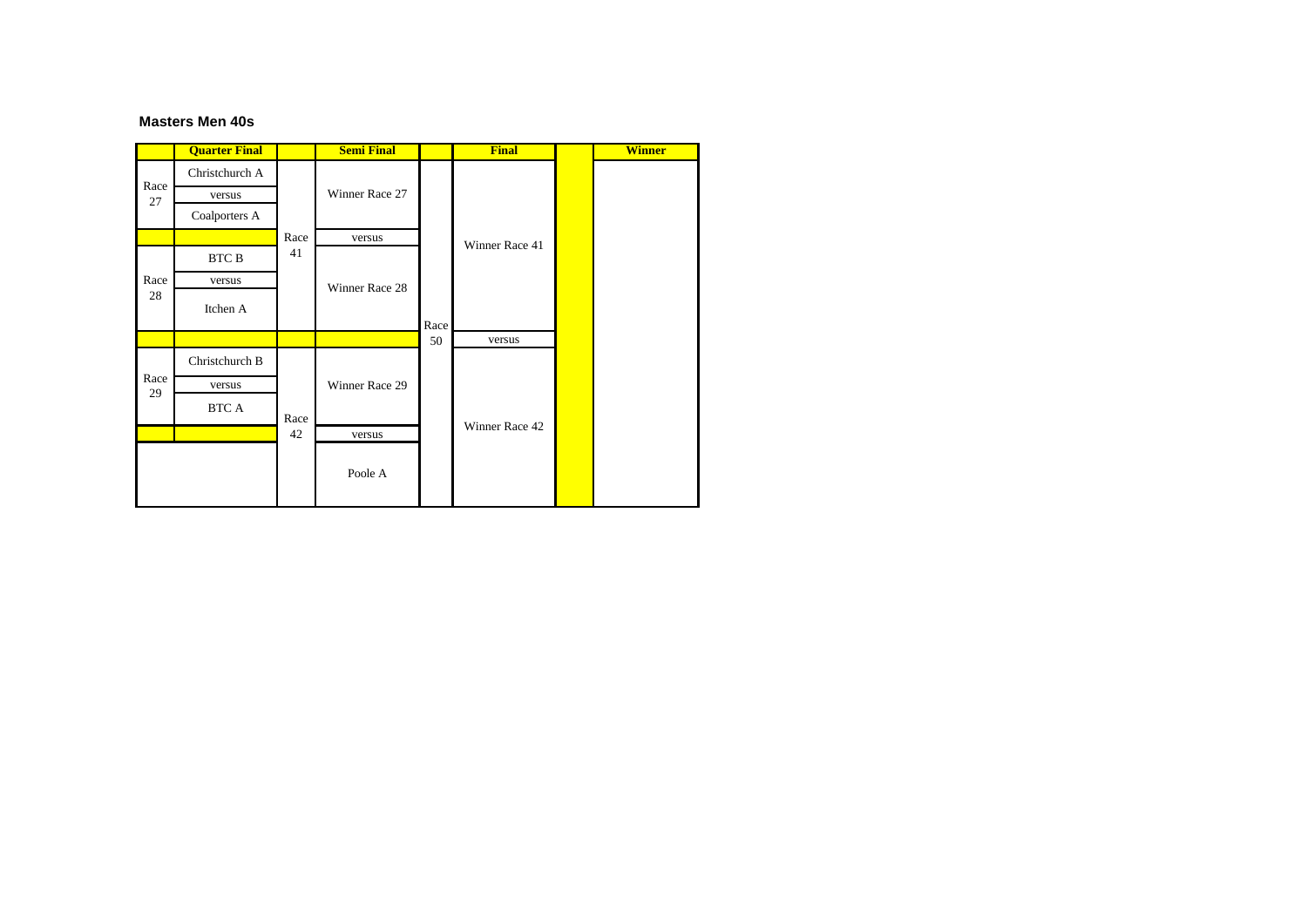### **Masters Men 50s**